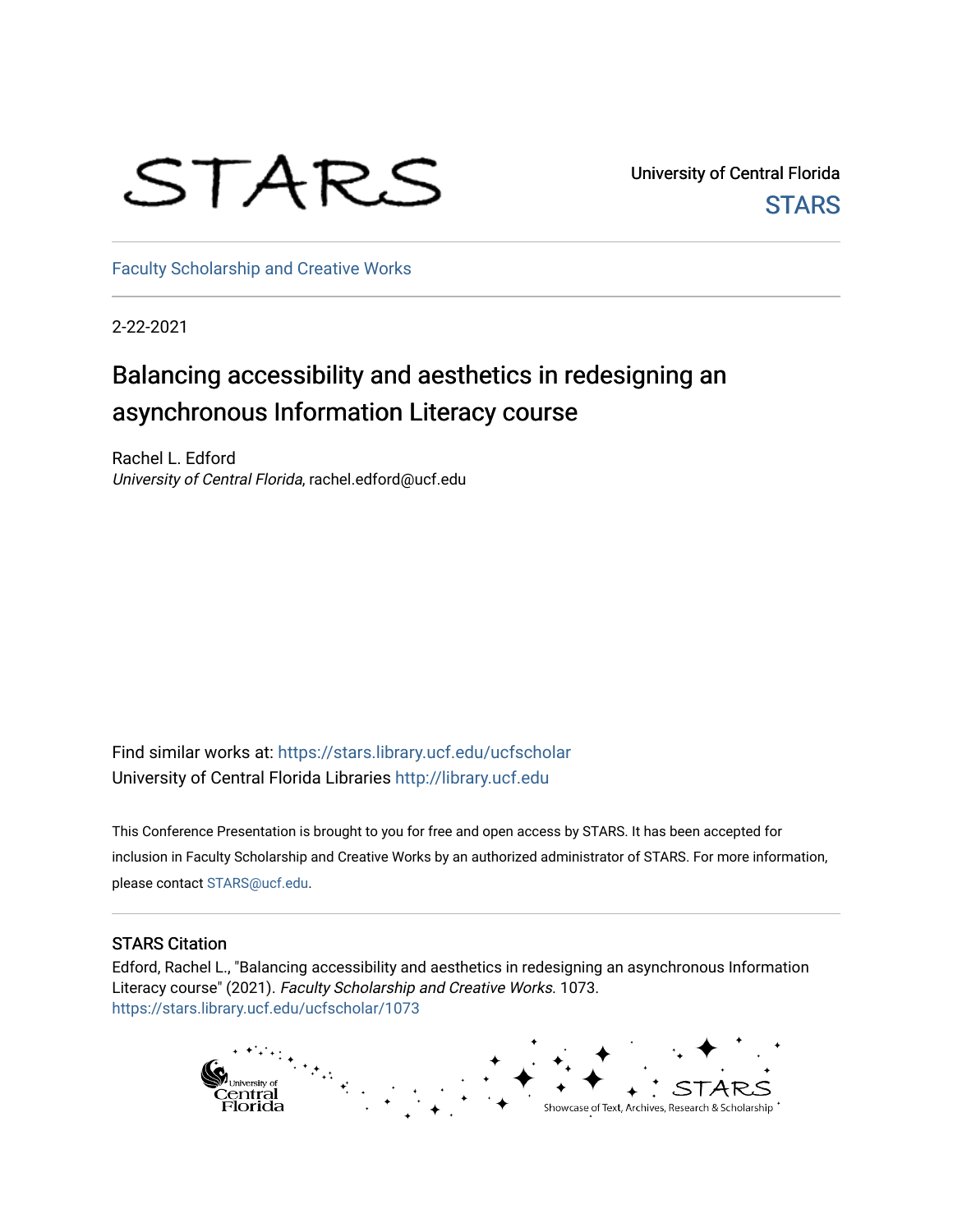Balancing accessibility and aesthetics in redesigning an asynchronous Information Literacy course

Rachel Edford, Instruction & Engagement Librarian University of Central Florida [rachel.edford@ucf.edu](mailto:rachel.edford@ucf.edu)

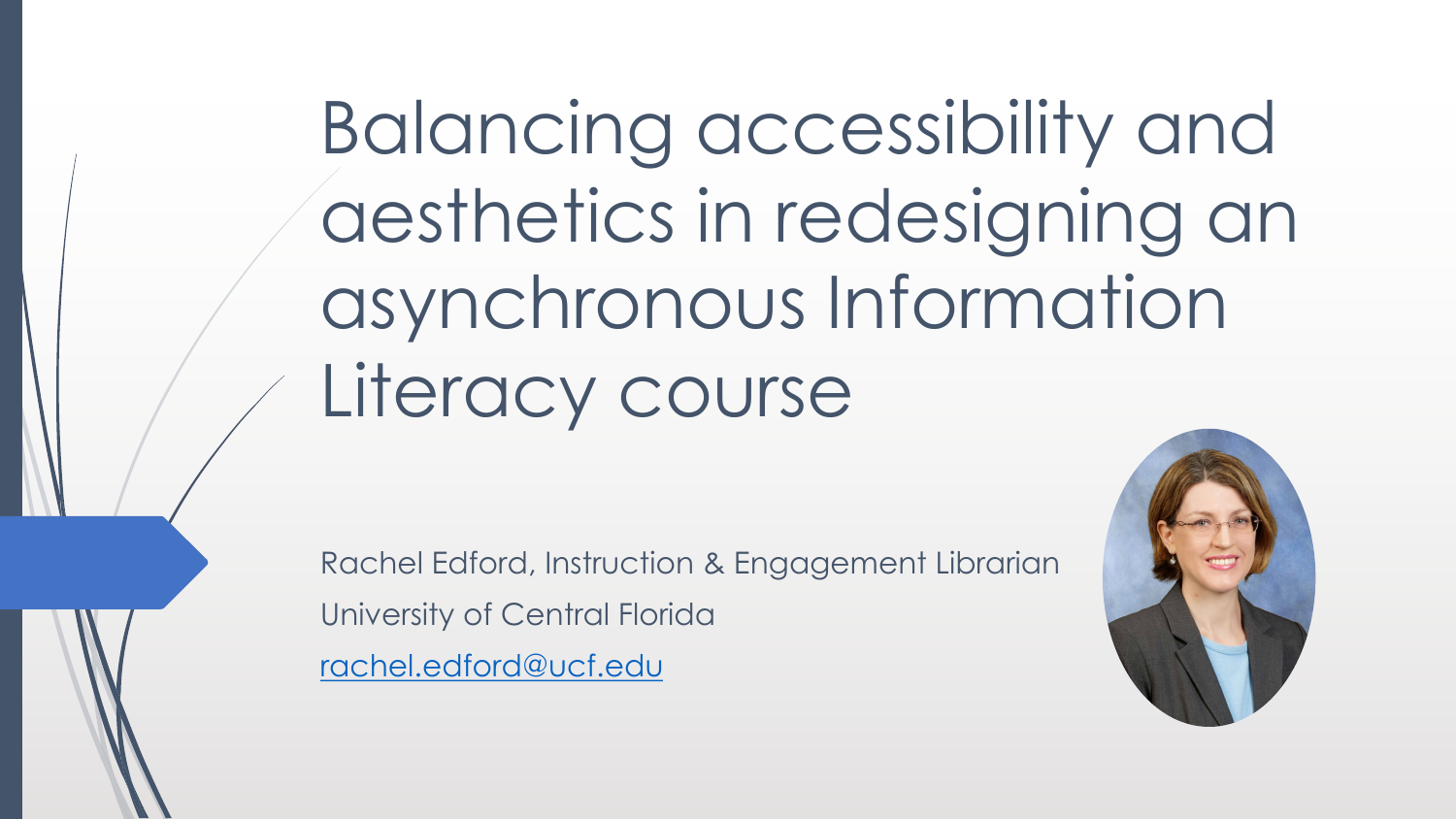#### Background

- Large metropolitan research university, 71,948 enrolled students, 50% first-time-in-college students, 48.5% minority students
- $\blacksquare$  Introduction to Research Strategies asynchronous course in Canvas LMS
- All Composition II and Student Success classes automatically enrolled in course each semester
- Pre-COVID: students completed the course before a face-to-face library instruction session
- Since spring 2020, nearly all library instruction has moved online, decrease in the number of synchronous library instruction requests
- Redesign of course in summer of 2020, focusing on improving accessibility and usability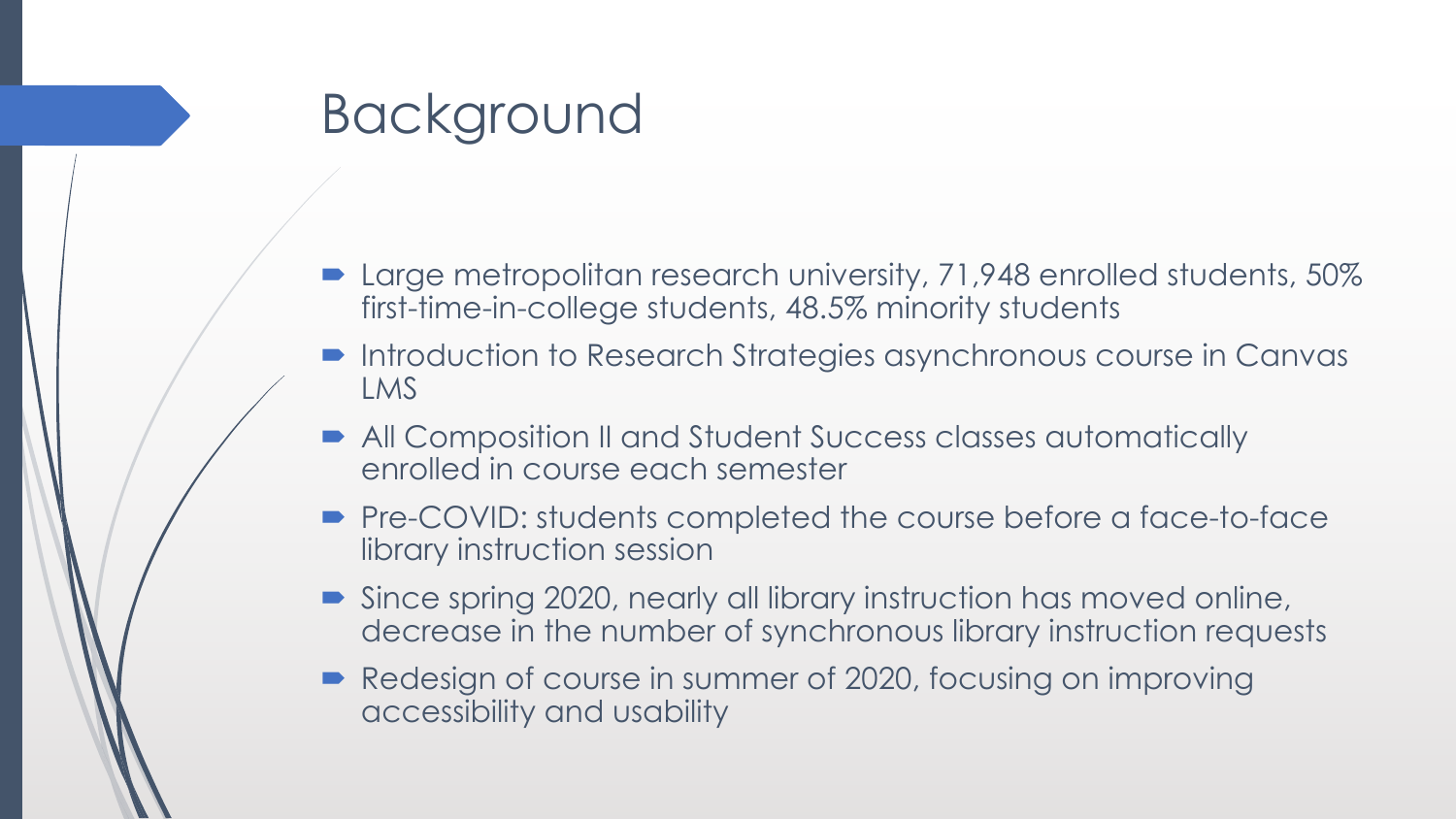Web Content Accessibility Guidelines [\(WCAG 2.1\)](https://www.w3.org/TR/WCAG21/)

- Developed by the World Wide Web Consortium (W3C)
- 4 principles, 13 guidelines, 3 levels of conformance (A, AA, AAA; lowest to highest)
- 1. Perceivable (e.g. contrast ratio)
- 2. Operable (e.g. adjustable timing)
- 3. Understandable (e.g. consistent navigation)
- 4. Robust (e.g. complete start and end tags)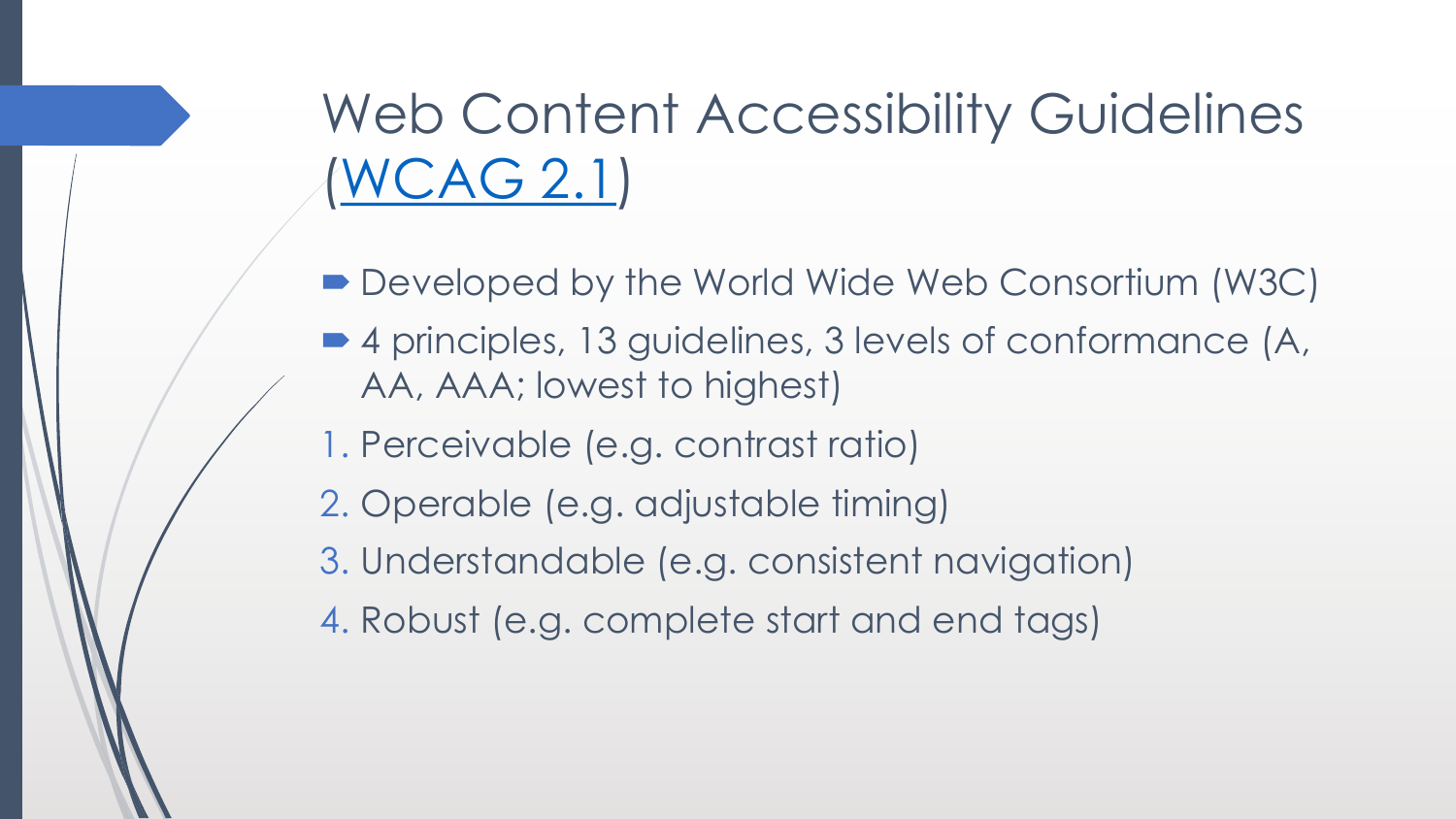### Universal Design for Learning (UDL)

- [UDL Guidelines](http://udlguidelines.cast.org/) "offer a set of concrete suggestions that can be applied to any discipline or domain to ensure that all learners can access and participate in meaningful, challenging learning opportunities."
	- Provide multiple means of engagement
		- The Why of learning
	- Provide multiple means of representation
		- The What of learning
	- Provide multiple means of action & expression
		- The How of learning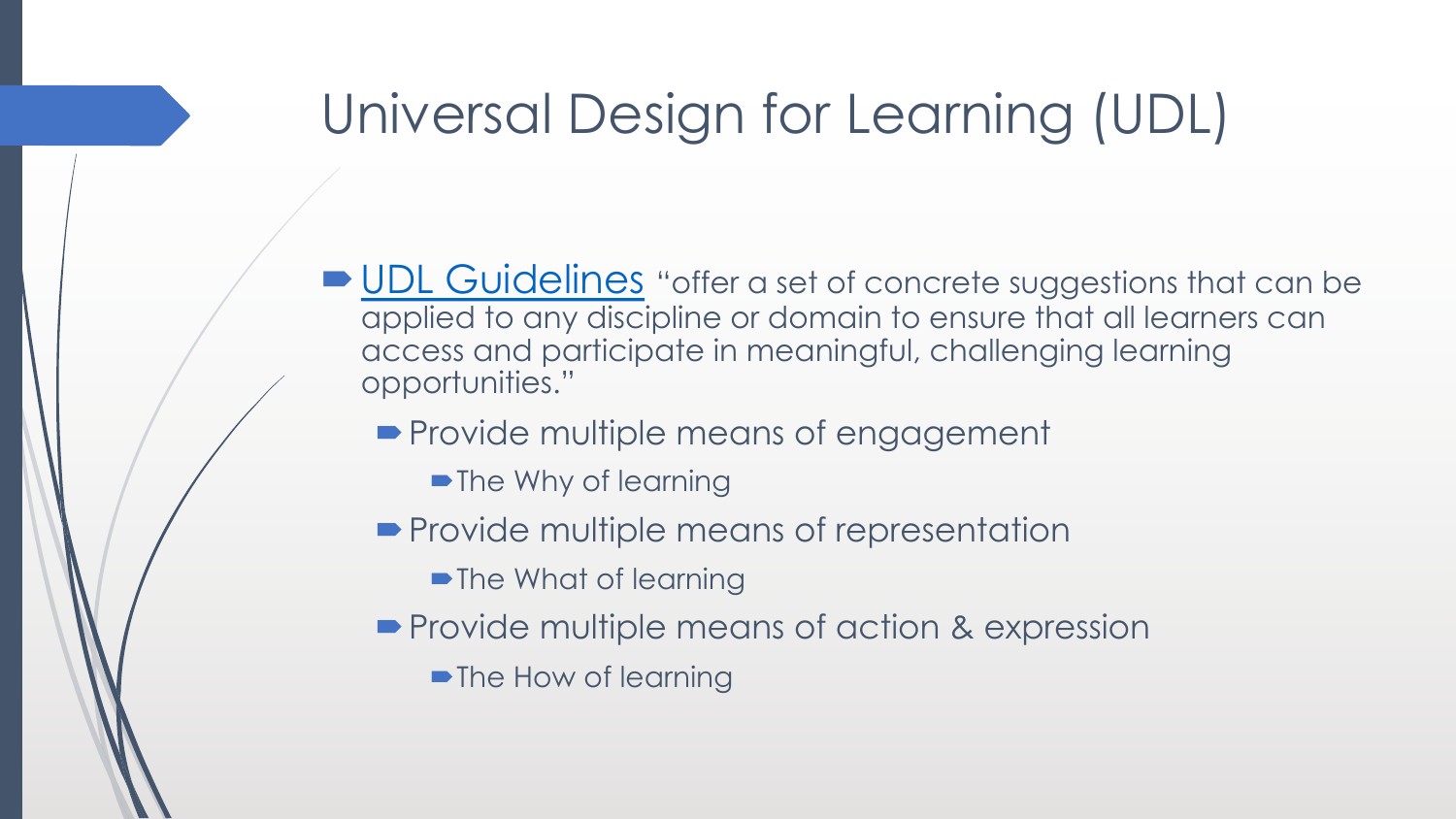#### Accessibility and aesthetics

- Anthony Tseng (2019) "[The aesthetic-accessibility paradox"](https://uxmovement.com/thinking/the-aesthetic-accessibility-paradox/)
- $\blacksquare$  "In general, the more accessible an interface is, the less aesthetic appeal it will have."
- $\blacksquare$  "There are accessibility extremists who tend to discount aesthetics. They believe an interface should be as accessible as possible for the minority without considering how it hurts the average user. These extremists need to understand the aesthetic-accessibility paradox before demanding the highest degree of accessibility."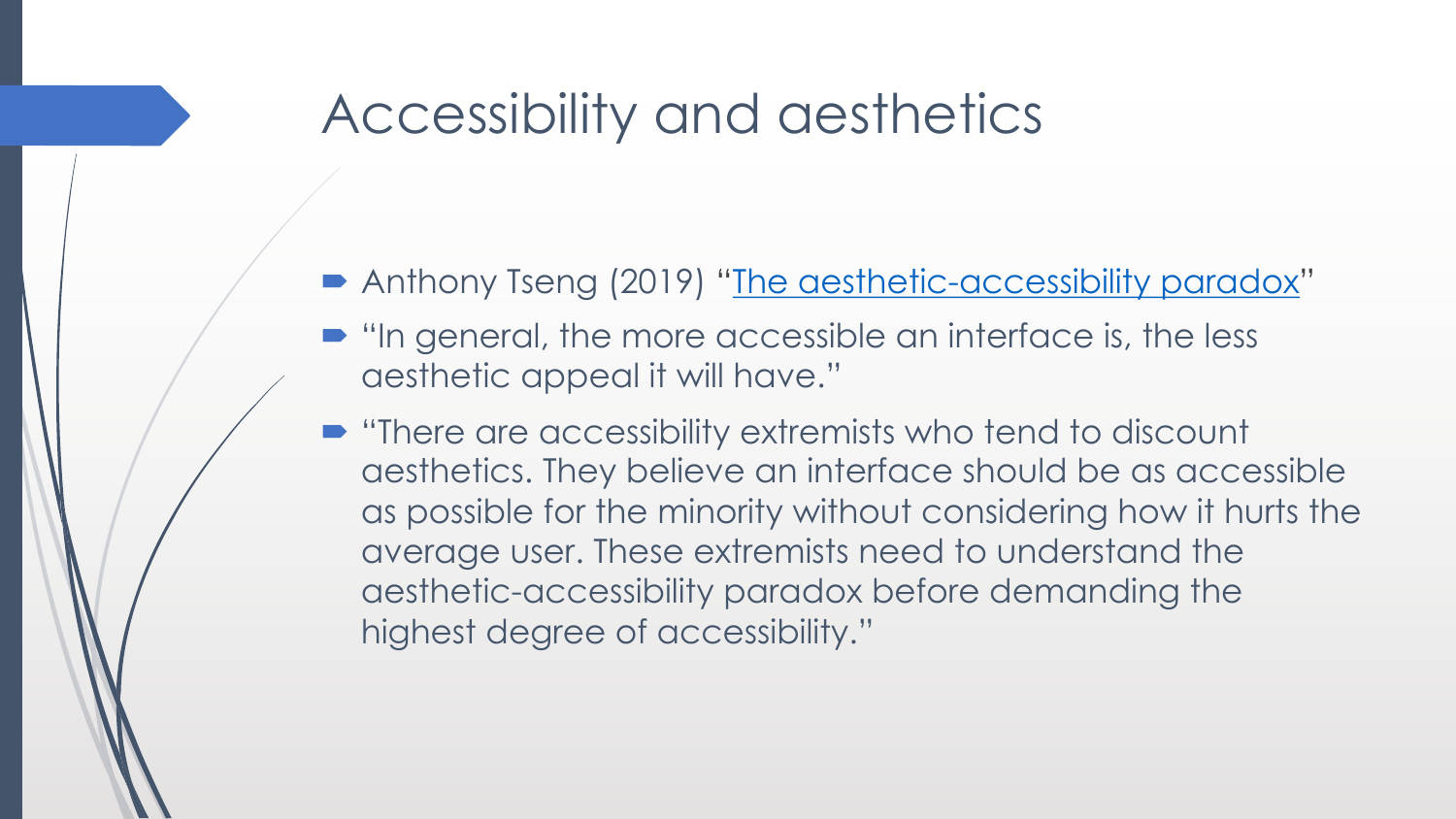#### Features of the original course

- Organized into 2 modules
	- Course content
	- **Final quiz**
- 6 practice quizzes included in the first module
- Content pages included text, hyperlinks, embedded images, videos, and tables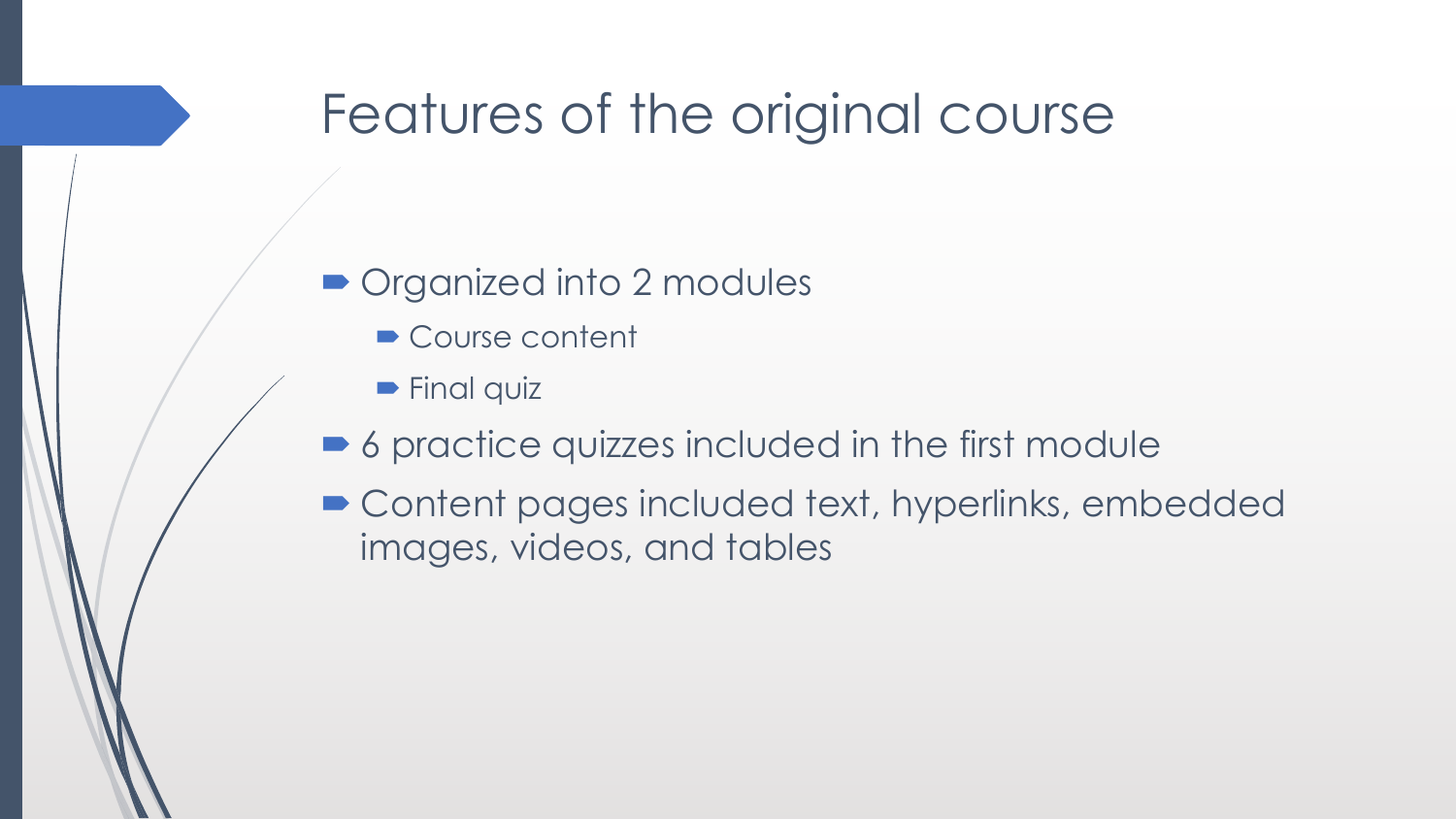#### Areas to consider

- Consistency of layouts, navigation, and fonts
- Readability of text and images
- Use of headings and lists
- Use of tables, gifs, pdfs
- Alt text for images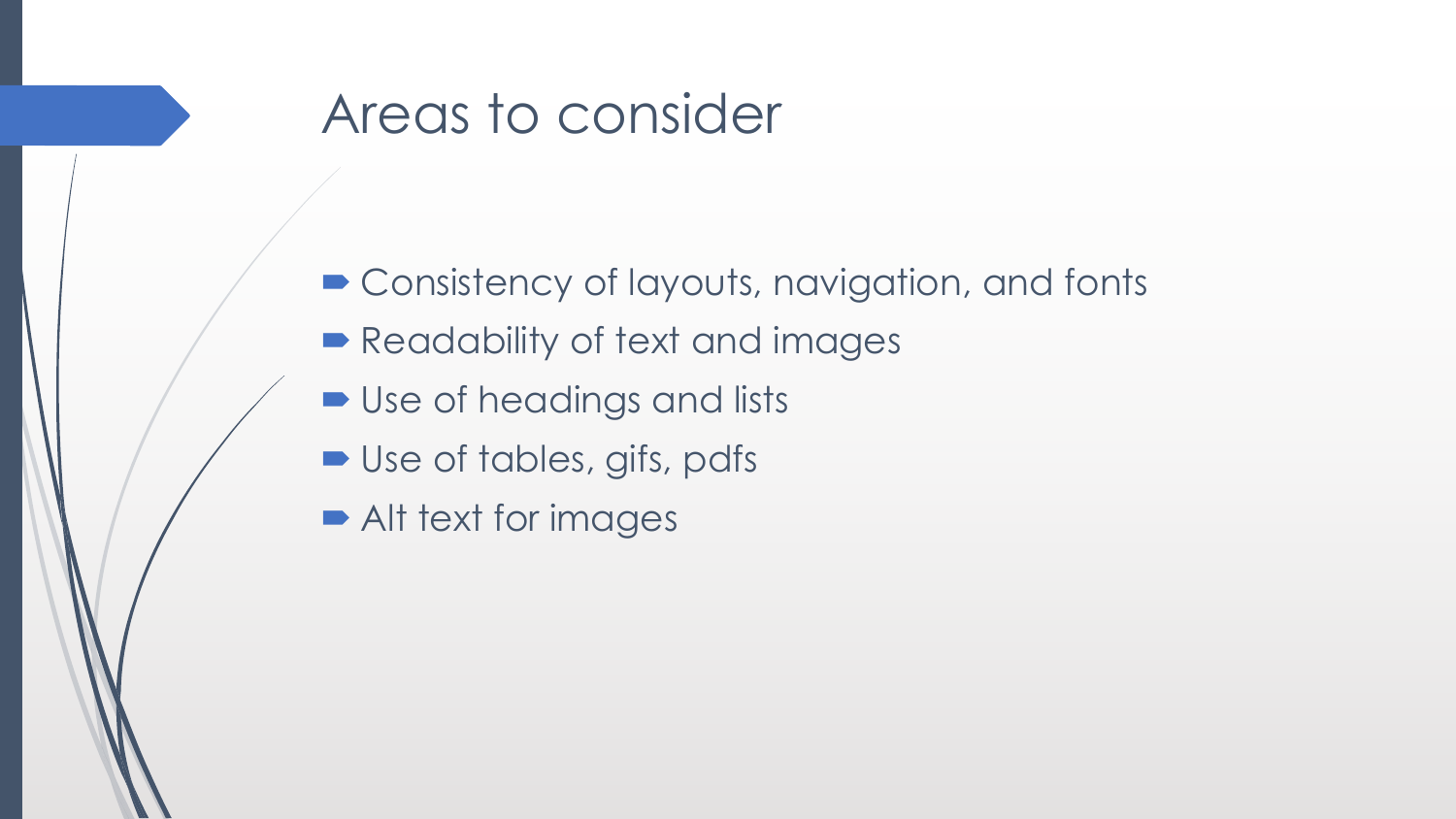# Tour of Redesigned Course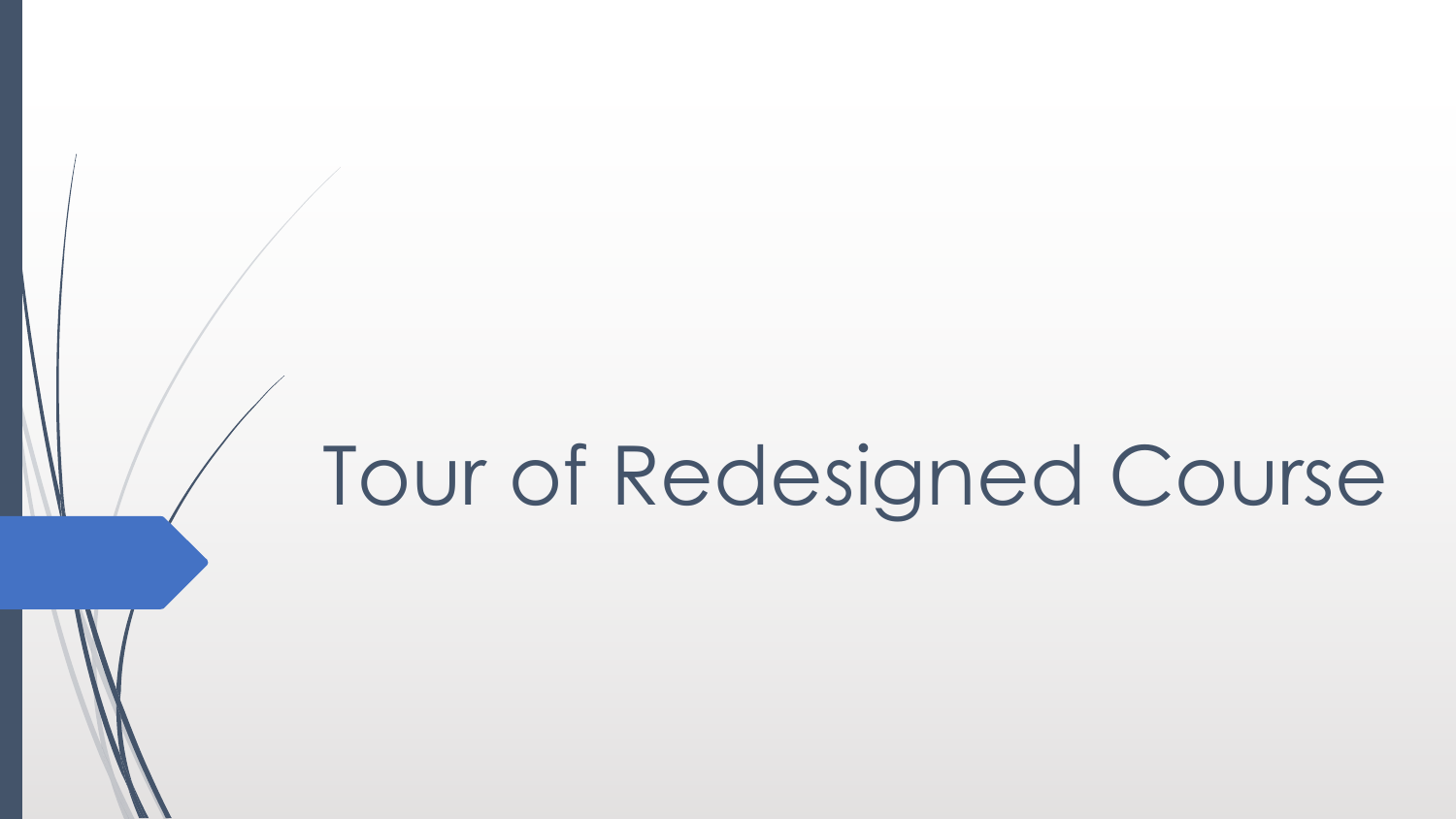### Accessibility Tools

- W3C Alt Decision Tree
- WebAIM Contrast Checker
- **UCF Universal Design Online Learning Tool** (UDOIT)
- WAVE Web Accessibility Evaluation Tool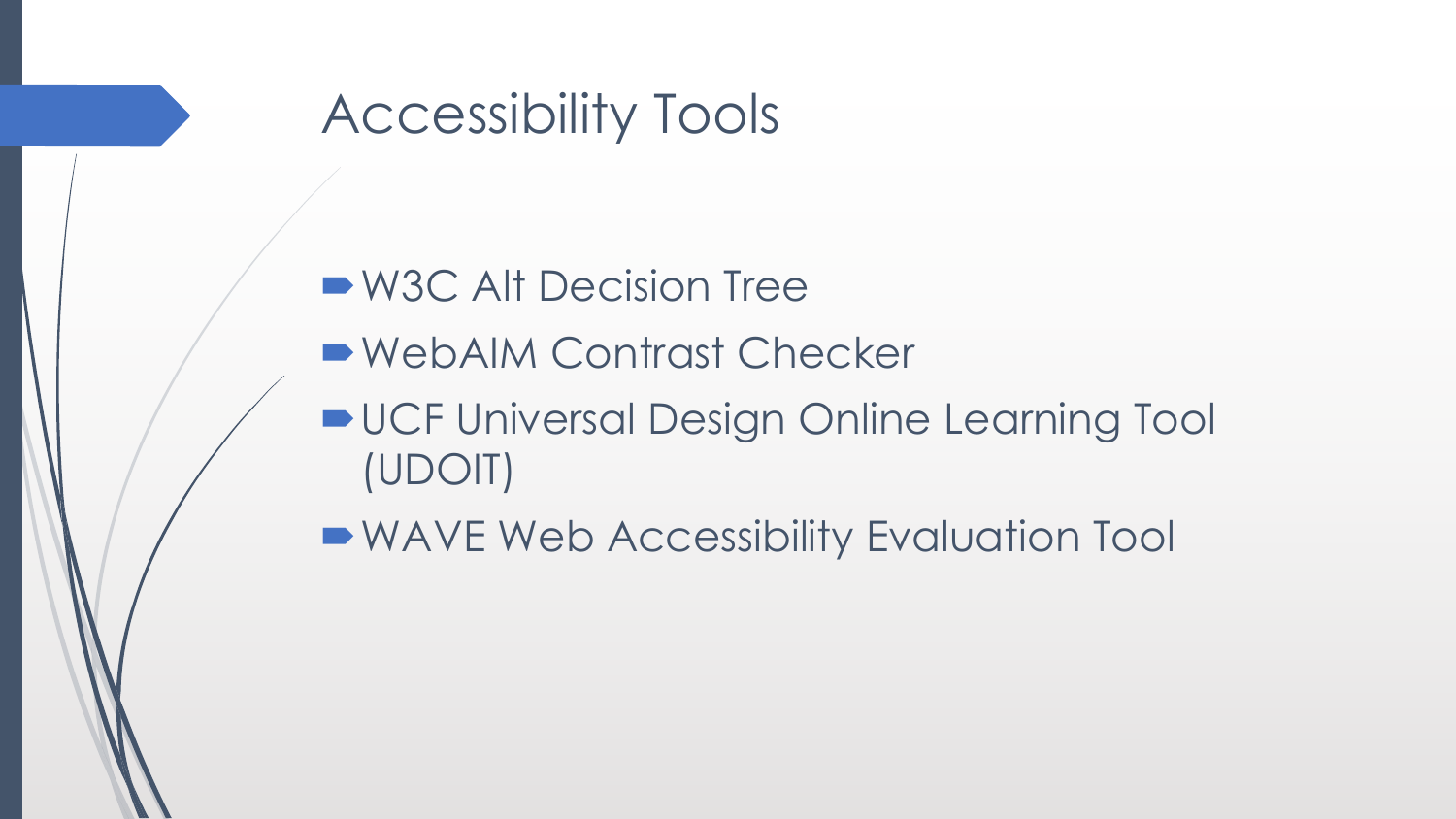#### Lessons Learned

- The "aesthetic-accessibility paradox" is a false paradox
- $\blacksquare$  Improving accessibility improved the aesthetics and usability
- Benefits of UDL thinking
- **Ensuring accessibility and usability is an on-going process**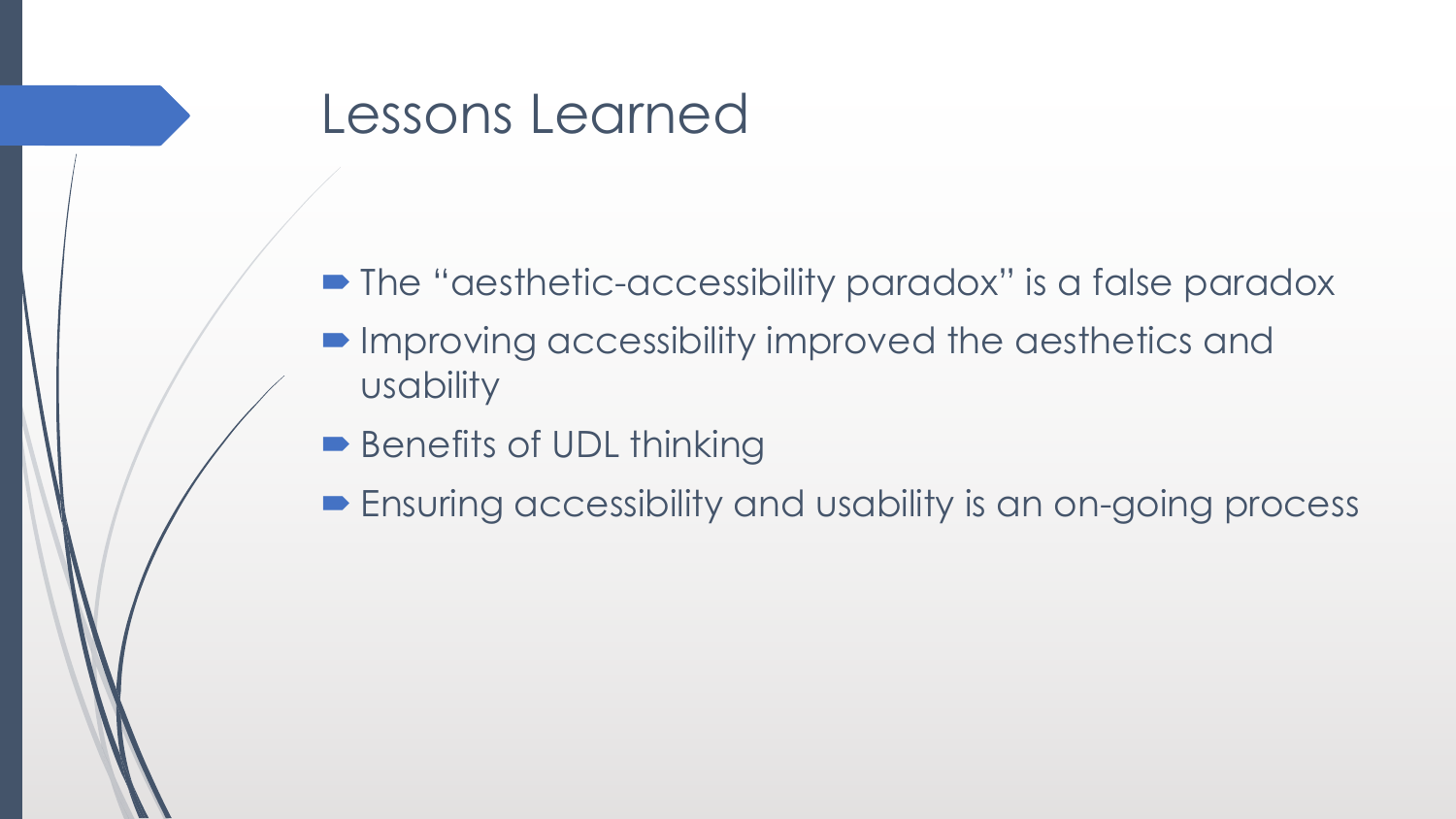#### References

- ´ CAST (2018). *Universal Design for Learning guidelines version 2.2*. <http://udlguidelines.cast.org/>
- Center for Distributed Learning (2016). *Universal design online content inspection tool (UDOIT).* University of Central Florida. <https://cdl.ucf.edu/teach/accessibility/udoit/>
- ´ Tseng, A. (2019, Nov. 14). *The aesthetic-accessibility paradox*. UX [movement. https://uxmovement.com/thinking/the-aesthetic-accessibility](https://uxmovement.com/thinking/the-aesthetic-accessibility-paradox/)paradox/
- Web Accessibility In Mind (2021). Contrast checker. <https://webaim.org/resources/contrastchecker/>
- Web Accessibility In Mind (2021). WAVE web accessibility evaluation tool. <https://wave.webaim.org/>
- ´ World Wide Web Consortium (2019, July 27). *An alt decision tree*. <https://www.w3.org/WAI/tutorials/images/decision-tree/>
- World Wide Web Consortium (2018, June 5). Web content accessibility *Guidelines (WCAG) 2.1*. <https://www.w3.org/TR/WCAG21/>